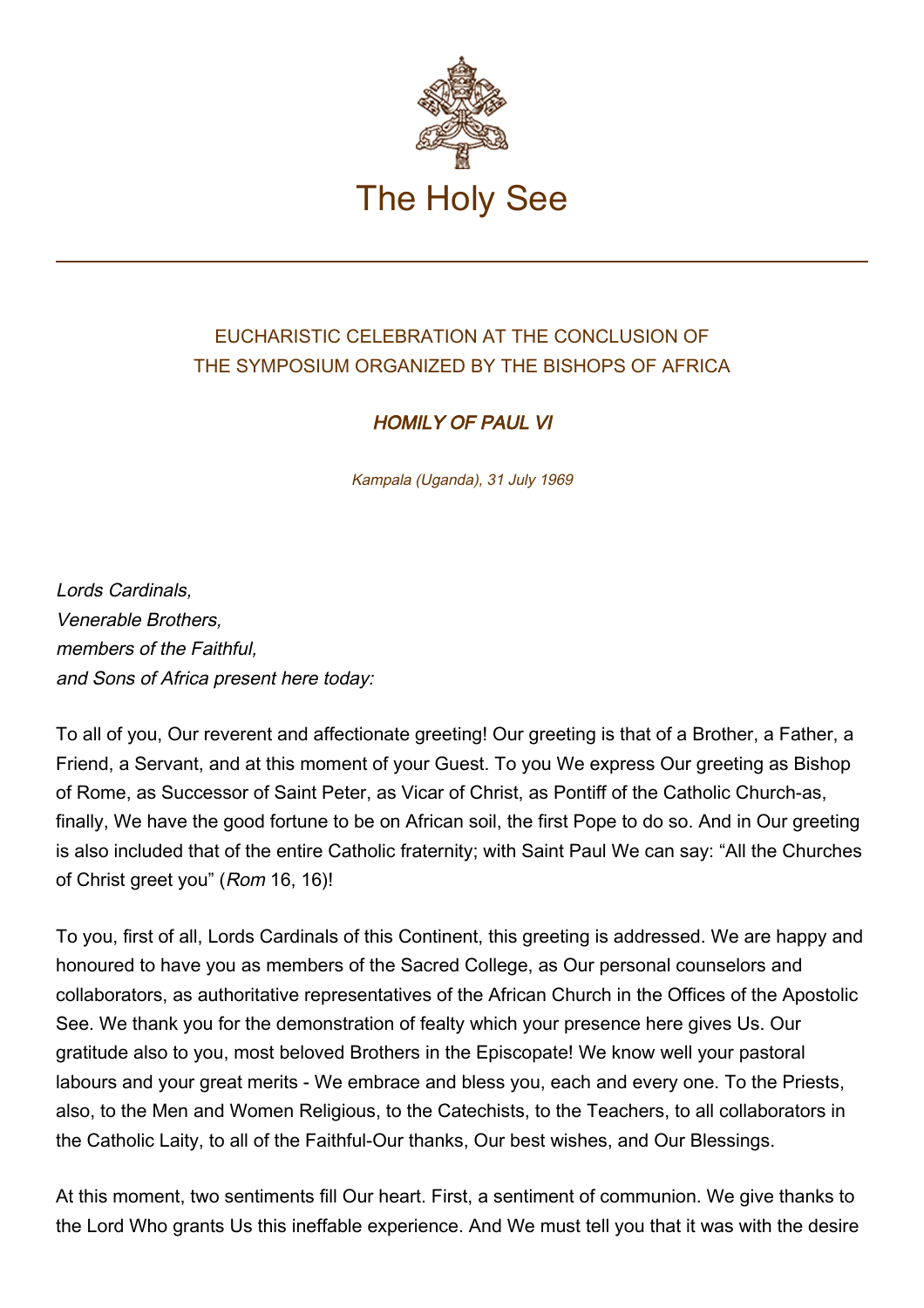for this spiritual experience that We undertook this voyage so that We could be with you, could rejoice in our common faith and charity, which unite us in such a way as to demonstrate, even visibly, that we are all one family, in the Mystical Body of Christ in His Church!

We must tell you also how happy We are to repeat here the words of the Apostle of the Gentiles: We are "one body and one spirit . . . called to the one hope . . . One Lord, one faith, one baptism, one God and Father of us all" (Eph. 4, 4-6). If this sentiment of communion is shared by you, as We confidently hope, and if it endures as the memory of this our meeting, then We can say that Our journey has already achieved a most satisfactory and consoling result.

A second sentiment fills Our heart, beloved Brothers and sons, and it is that of profound respect for your persons, for your land, for your culture. We are filled with admiration and devotion for your Martyrs, whom We have come here to honour and invoke. We have no other desire than to foster what you already are: Christians and Africans. Hence We wish Our presence among you to have the significance of a recognition of your maturity, and of a desire to show you how that communion, which unites us does not suffocate, but rather nourishes the originality of your personal, ecclesial and even civil personality. From the Lord We implore the grace of contributing to your growth, by fertilizing the good seed and stirring up the human and Christian energies inherent in the genius of your vocation to spiritual and temporal fulfilment. Not Our interests, but yours, are the object of Our apostolic ministry.

This consideration prompts Us to take a rapid and summary glance at the questions characteristic of the African Church. We know that many of these questions have been discussed by you, the Bishops of this Continent; so that, in their regard, it remains only for Us to appreciate your studies and encourage your zeal. You have clear and concordant ideas; so, now, go forward methodically and courageously in the awareness of your great task: that of building up the Church!

For now, We shall limit Ourself to mentioning some general aspects of African Catholic life at this particular moment of history.

1. The first of these aspects seems to Us to be this: By now, you Africans are missionaries to yourselves. The Church of Christ is well and truly planted in this blessed soil (cf. [Ad Gentes](http://www.vatican.va/archive/hist_councils/ii_vatican_council/documents/vat-ii_decree_19651207_ad-gentes_en.html), No. 6). One duty, however, remains to be fulfilled: we must ,remember those who, before you, and even today with you, have preached the Gospel; for Sacred Scripture admonishes us to "Remember your leaders, those who spoke to you the word of God; consider the outcome of their life; and imitate their faith" (Hebr. 13, 7). That is a history which we must not forget; it confers on the local Church the mark of its authenticity and nobility, its mark as "apostolic". That history is a drama of charity, heroism and sacrifice, which makes the African Church great and holy from its very origins. It is a history which still continues, and must continue for a long time to come, even though you Africans are now assuming its direction. The help of collaborators coming here from other Churches is still necessary to you today; cherish that help, honour it, and unite it wisely with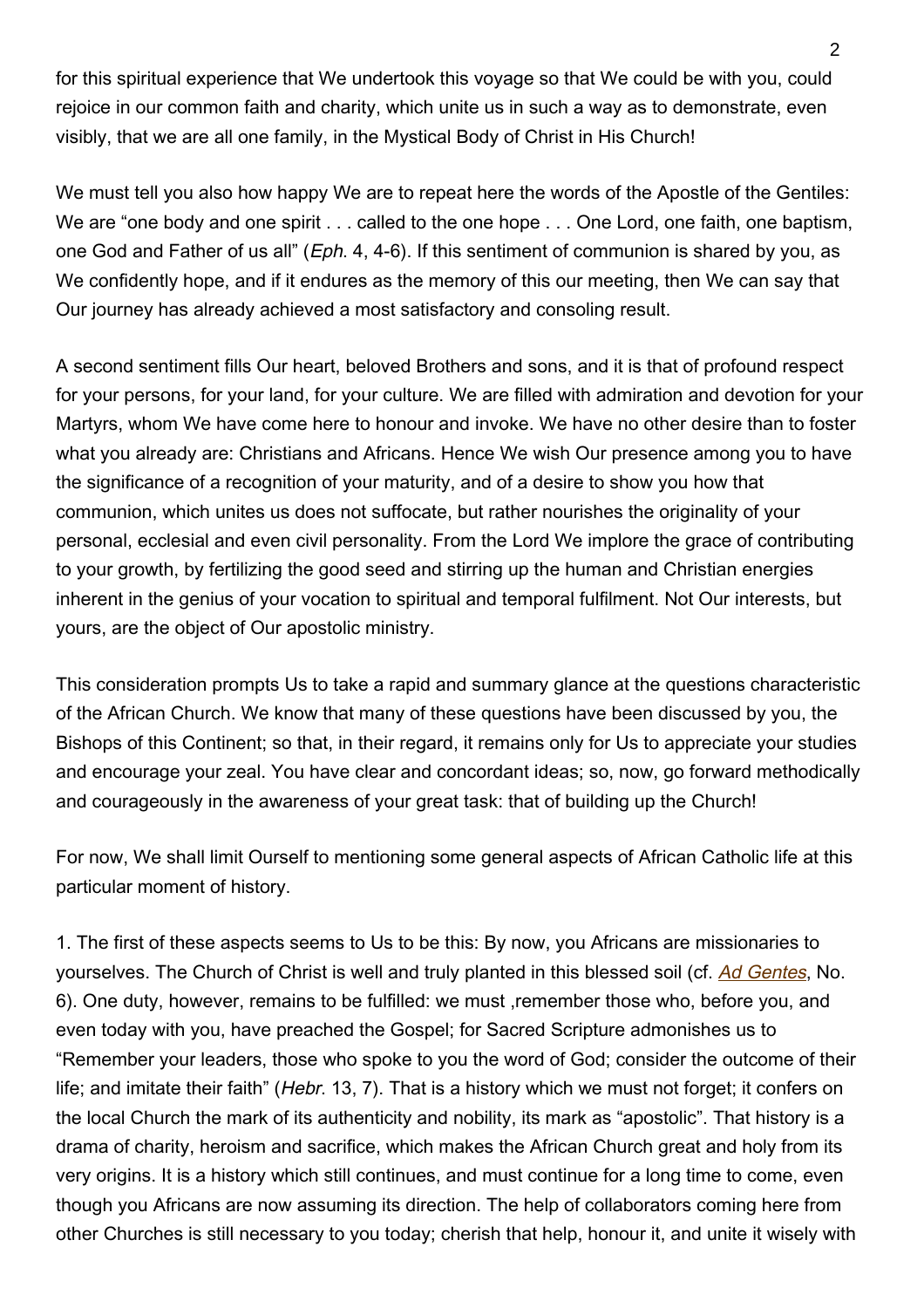your own pastoral labours.

"Missionaries to yourselves" : in other words, you Africans must now continue, upon this Continent, the building up of the Church. The two great forces-and how different and unequal they are!-which Christ established to build up His Church, must work together (cf. Ad Gentes, No. 4) with great intensity. They are: The Hierarchy (by which name We mean the entire social, canonical, responsible, human and visible structure of the Church, with the Bishops in the front line); and then the Holy Spirit (that is, grace with all its charisms: cf. CONGAR: Esquisses du mystère de l'Eglise, pp. 129 segg.). Both must be at work in the dynamic form which is precisely that suitable to a young Church, called upon to offer itself to a culture responsive to the Gospel, such as is your African Church. There must now be associated to and following upon the impulse given to the Faith by the missionary action of foreign countries, an impulse arising from the heart of Africa itself. The Church, by her very nature, is always a missionary Church. But, one day, we shall no longer call your apostolate a "missionary" apostolate in the technical sense, but rather a native, indigenous apostolate, all your own.

An immense task awaits your pastoral efforts, in particular the work of training those Christians called to the apostolate-the Clergy, the Men and Women Religious, the Catechists, the active Lay Men and Women. For, on the training and preparation of these local elements, these choice workers of the People of God, will depend the vitality, the development, and the future of the African Church. This is quite clear. It is the plan selected by Christ, that brother must save brother. But to achieve this evangelical purpose, may truly qualified brothers be the ministers, the servants, the spreaders of the good news and of grace and charity, in favour of their other brothers, who will themselves be called in turn to co-operate in the common work of building up the Church. All of this you know. We have therefore only to encourage and bless your resolution.

2. A burning and much-discussed question arises concerning your evangelizing work, and it is that of the adaptation of the Gospel and of the Church to African culture. Must the Church be European, Latin, Oriental . . . or must she be African? This seems a difficult problem, and in practice may be so, indeed. But the solution is rapid, with two replies. First, your Church must be first of all Catholic. That is, it must be entirely founded upon the identical, essential, constitutional patrimony of the self-same teaching of Christ, as professed by the authentic and authoritative tradition of the one true Church. This condition is fundamental and indisputable. We must, all of us, be both jealous and proud of that Faith of which the Apostles were the heralds, of which the Martyrs, that is, the Witnesses, were the champions, of which the Missionaries were scrupulous teachers. You know that the Church is particularly tenacious, we may even say conservative, in this regard. To make sure that the message of revealed doctrine cannot be altered, the Church has even set down her treasure of truth in certain conceptual and verbal formulas. Even when these formulas are difficult, at times, she obliges us to preserve them textually. We are not the inventors of our Faith; we are its custodians. Not every religious feeling is good; but only that religious sentiment which interprets the thought of God, according to the apostolic teaching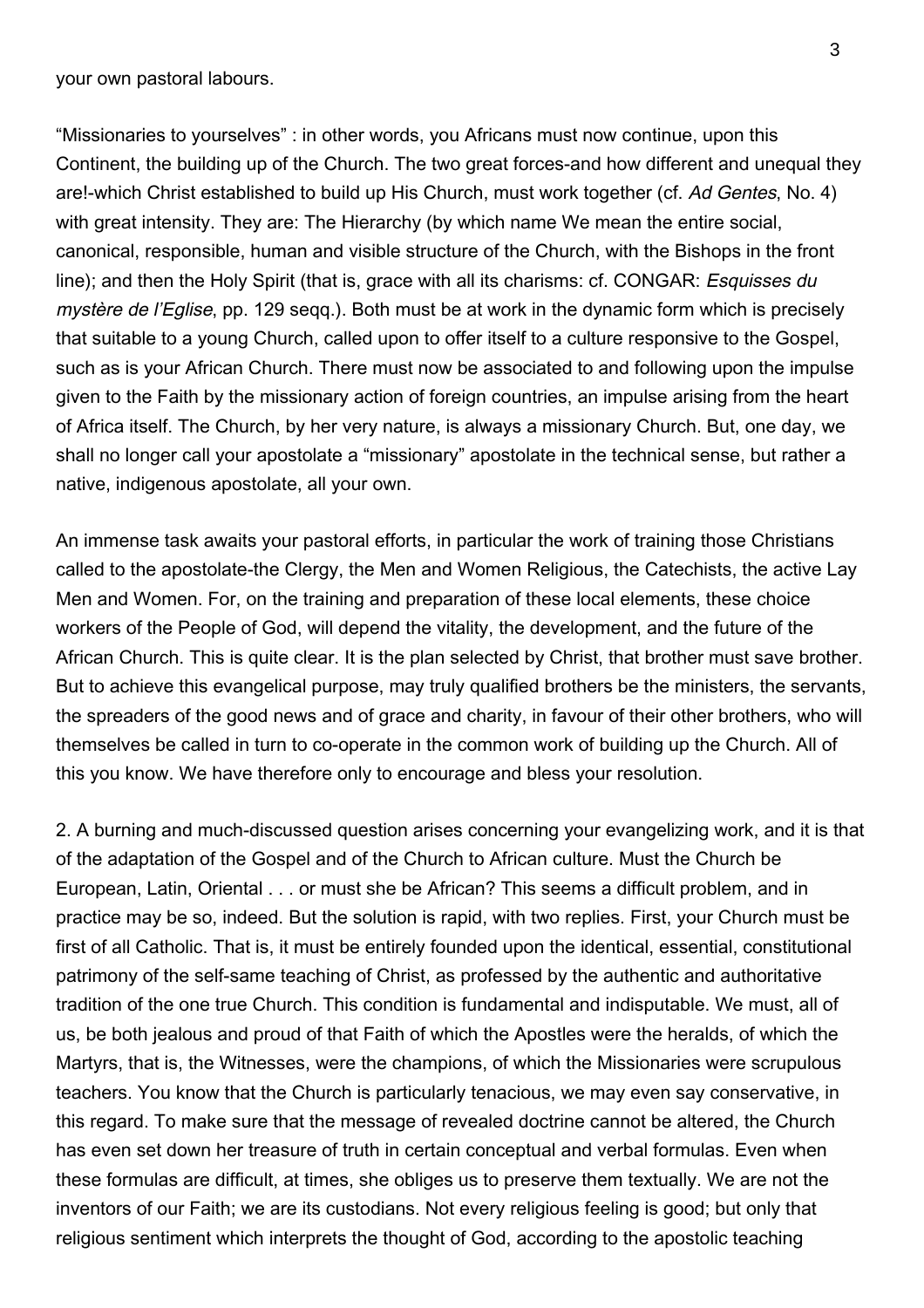authority established by the sole Master, Jesus Christ.

Granted this first reply, however, we now come to the second. The expression, that is, the language and mode of manifesting this one Faith, may be manifold; hence, it may be original, suited to the tongue, the style, the character, the genius, and the culture, of the one who professes this one Faith. From this point of view, a certain pluralism is not only legitimate, but desirable. An adaptation of the Christian life in the fields of pastoral, ritual, didactic and spiritual activities is not only possible, it is even favoured by the Church. The liturgical renewal is a living example of this. And in this sense you may, and you must, have an African Christianity. Indeed, you possess human values and characteristic forms of culture which can rise up to perfection such as to find in Christianity, and for Christianity, a true superior fulness, and prove to be capable of a richness of expression all its own, and genuinely African. This may take time. It will require that your African soul become imbued to its depths with the secret charisms of Christianity, so that these charisms may then overflow freely, in beauty and wisdom, in the true African manner. It will require from your culture that it should not refuse, but rather eagerly desire, to draw, from the patrimony of the patristic, exegetical, and theological tradition of the Catholic Church, those treasures of wisdom which can rightly be considered universal, above all, those which can be most easily assimilated by the African mind. The Church of the West did not hesitate to make use of the resources of African writers, such as Tertullian, Optatus of Milevis, Origen, Cyprian and Augustine (cf. *[Optatam](http://www.vatican.va/archive/hist_councils/ii_vatican_council/documents/vat-ii_decree_19651028_optatam-totius_en.html)* [totius](http://www.vatican.va/archive/hist_councils/ii_vatican_council/documents/vat-ii_decree_19651028_optatam-totius_en.html), No. 16). Such an exchange of the highest expressions of Christian thought nourishes, without altering the originality, of any particular culture. It will require an incubation of the Christian "mystery" in the genius of your people in order that its native voice, more clearly and frankly, may then be raised harmoniously in the chorus of the other voices in the Universal Church. Do We need to remind you, in this regard, how useful it will be for the African Church to possess centres of contemplative and monastic life, centres of religious studies, centres of pastoral training? If you are able to avoid the possible dangers of religious pluralism, the danger of making your Christian profession into a kind of local folklore, or into exclusivist racism, or into egoistic tribalism or arbitrary separatism, then you will be able to remain sincerely African even in your own interpretation of the Christian life; you will be able to formulate Catholicism in terms congenial to your own culture; you will be capable of bringing to the Catholic Church the precious and original contribution of "negritude", which she needs particularly in this historic hour.

The African Church is confronted with an immense and original undertaking; like a "mother and teacher" she must approach all the sons of this land of the sun; she must offer them a traditional and modern interpretation of life; she must educate the people in the new forms of civil organization; while purifying and preserving the forms of family and community; she must give an educative impulse to your individual and social virtues: those of honesty, of sobriety, of loyalty; she must help develop every activity that promotes the public good, especially the schools and the assistance of the poor and sick; she must help Africa towards development, towards concord, towards peace.